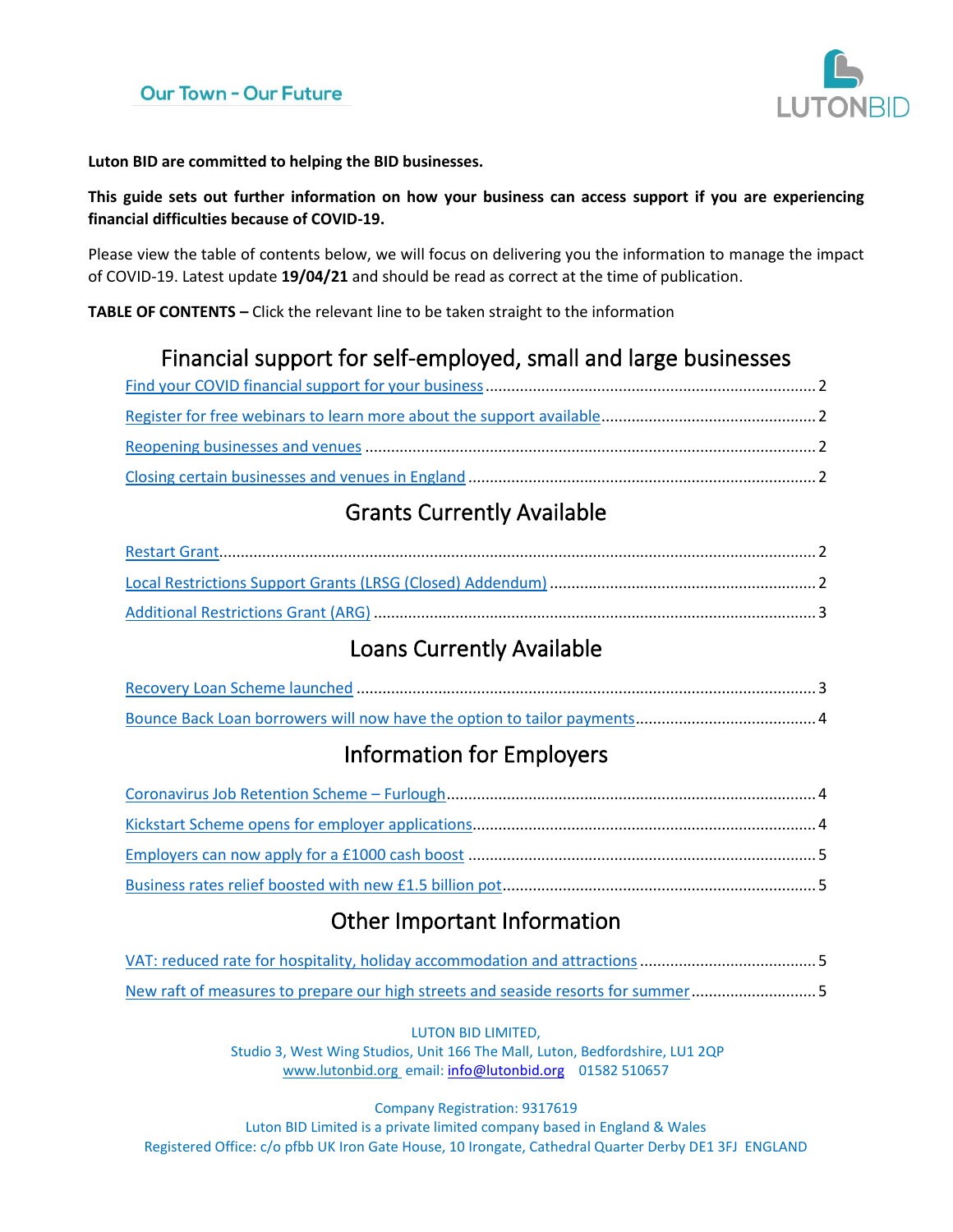# Financial support for self-employed, small and large businesses

# <span id="page-1-0"></span>*Find your COVID financial support for your business*

You may be eligible for loans, tax relief and cash grants. Use the [business](https://www.gov.uk/business-coronavirus-support-finder) support finder to see what support is available for you and your business.

Please see a comprehensive summary of the existing support on offer, please click [here.](https://www.gov.uk/government/publications/summary-of-existing-economic-support/summary-of-existing-economic-support)

## <span id="page-1-1"></span>*Register for free webinars to learn more about the support available*

Take advantage of the free webinars that have been launched by HMRC to help and support if your business is affected by coronavirus (COVID -19). To register and watch the free the webinars please click [here.](https://www.gov.uk/guidance/help-and-support-if-your-business-is-affected-by-coronavirus-covid-19?utm_source=a4b7c6f4-7063-4d88-957b-b68d6480a86d&utm_medium=email&utm_campaign=govuk-notifications&utm_content=daily)

## <span id="page-1-2"></span>*Reopening businesses and venues*

Some of the rules on what you can and cannot do changed on 12 April. However, many restrictions remain in place. You should continue to work from home if you can, minimise the number of journeys you make where possible, and follow the rules in the Coronavirus Restrictions guidance. You should refer to the closures guidance for the latest rules for closing certain businesses and venues in England, this includes full details on exceptions to closure and other restrictions.

Find out the date of when your business sector can reopen [here.](https://www.gov.uk/government/publications/reopening-businesses-and-venues-in-england/reopening-businesses-and-venues)

# <span id="page-1-3"></span>*Closing certain businesses and venues in England*

The Government has set out this guidance sets out the restrictions that certain businesses and venues in England are required to follow. To reduce social contact, the regulations require some businesses to close and impose restrictions on how some businesses provide goods and services.

For further information please click [here.](https://www.gov.uk/government/publications/further-businesses-and-premises-to-close/closing-certain-businesses-and-venues-in-england)

#### <span id="page-1-4"></span>*Restart Grant*

The Restart Grant scheme supports businesses in the non-essential retail, hospitality, leisure, personal care and accommodation sectors with a one-off grant, to reopen safely as COVID-19 restrictions are lifted. Check if you're eligible for a coronavirus Restart Grant [here.](https://www.gov.uk/guidance/check-if-youre-eligible-for-a-coronavirus-restart-grant)

[This link](https://assets.publishing.service.gov.uk/government/uploads/system/uploads/attachment_data/file/971363/restart-grant-la-guidance.pdf) provides guidance of the Restart Grant for the local authorities.

#### **How to apply?**

For further details and to apply for the Restart grant click [here](https://m.luton.gov.uk/Page/Show/Health_and_social_care/coronavirus/business/Pages/Business-Restart-Grant-Scheme.aspx)

# <span id="page-1-5"></span>*Local Restrictions Support Grants (LRSG (Closed) Addendum)*

#### **Who can apply?**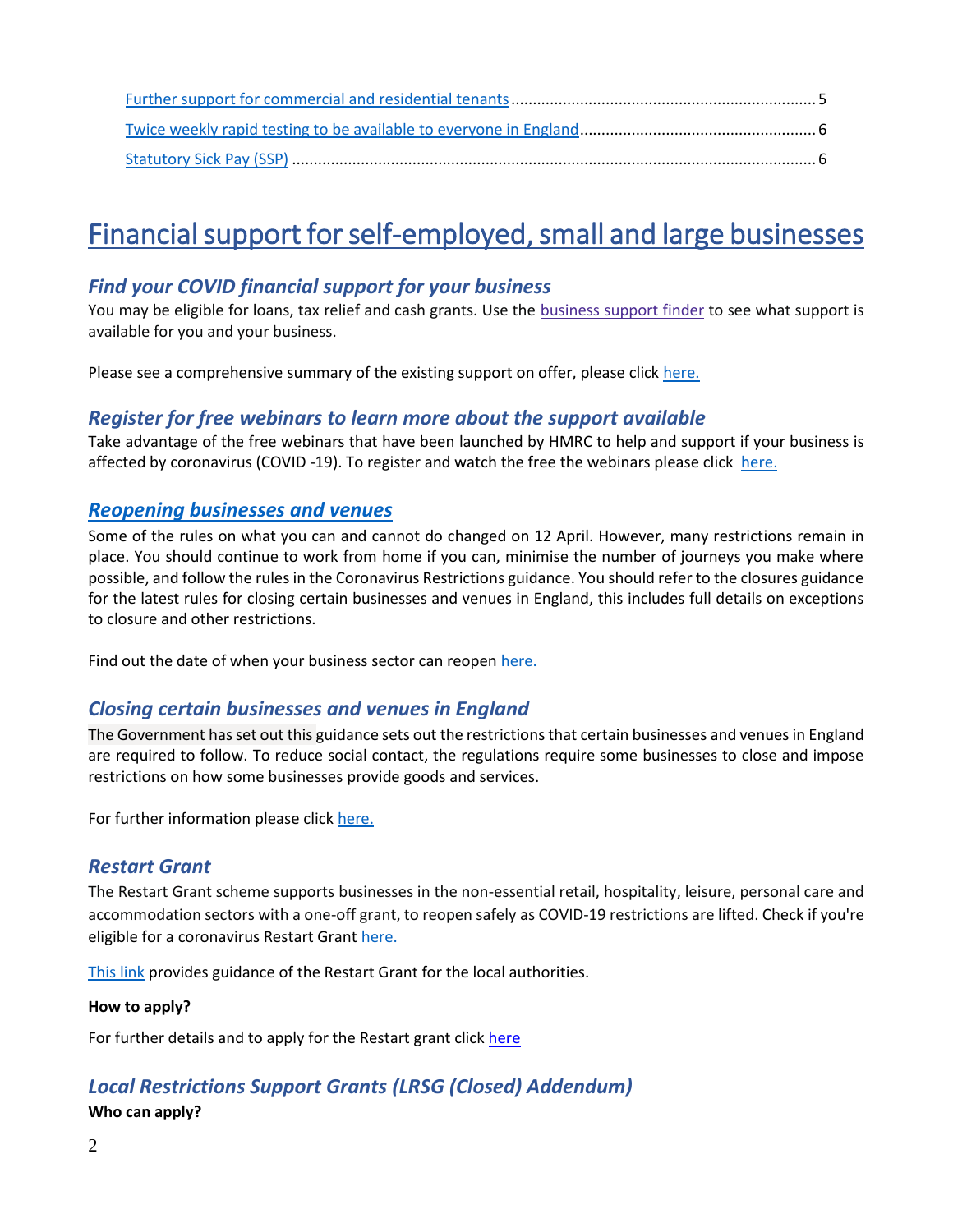If your business was open as usual, but then required to close due to national restrictions imposed by government between 5 November and 2 December 2020 and also again from 5 January 2021, you may be eligible for the LRSG (Closed) Addendum schemes:

- If your business has a property with a rateable value of £15,000 or less, you may be eligible for a cash grant of £2,001 for each 42-day qualifying restrictions period.
- If your business has a property with a rateable value over £15,000 and less than £51,000, you may be eligible for a cash grant of £3,000 for each 42-day qualifying restrictions period.
- If your business has a property with a rateable value of £51,000 or above, you may be eligible for a cash grant of £4,500 for each 42-day qualifying restrictions period.

#### **How to apply?**

No application is required and details will be taken from previous applications

Further information regarding the Local Restrictions Support Grants (LRSG (Closed) Addendum) can be found [here](https://www.gov.uk/guidance/check-if-your-business-is-eligible-for-a-coronavirus-grant-due-to-national-restrictions-for-closed-businesses?utm_medium=email&utm_campaign=govuk-notifications&utm_source=d3890105-6cfa-4be4-adca-92930c2b32bb&utm_content=daily)

# <span id="page-2-0"></span>*Additional Restrictions Grant (ARG)*

The Additional Restrictions Grant (ARG) provides local councils with grant funding to support closed businesses that do not directly pay business rates as well as businesses that do not have to close but which are impacted. This could include:

- businesses which supply the retail, hospitality, and leisure sectors
- businesses in the tourism and events sectors
- business required to close but which do not pay business rates

#### **How to apply?**

Applications for the third lot of Additional Restriction Grants are now welcome and details and form are available [here](https://m.luton.gov.uk/Page/Show/Health_and_social_care/coronavirus/business/Pages/additional-restrictions-grant.aspx)

Further information regarding the Local Restrictions Support Grants (LRSG (Sector)) can be found [here](https://www.gov.uk/guidance/check-if-youre-eligible-for-the-coronavirus-additional-restrictions-grant?utm_medium=email&utm_campaign=govuk-notifications&utm_source=a2fa1d9f-355f-4916-b2ea-4c811d08ea16&utm_content=daily)

#### <span id="page-2-1"></span>*Recovery Loan Scheme launched*

The Recovery Loan Scheme will ensure businesses continue to benefit from Government-guaranteed finance throughout 2021.

With non-essential retail and outdoor hospitality reopening, Ministers have ensured that appropriate support is still available to businesses to protect jobs. Businesses – ranging from coffee shops and restaurants, to hairdressers and gyms – and can access loans varying in size from £25,000, up to a maximum of £10 million. Invoice and asset finance is available from £1,000.

Further information can be found [here](https://www.gov.uk/government/news/recovery-loan-scheme-launches-today)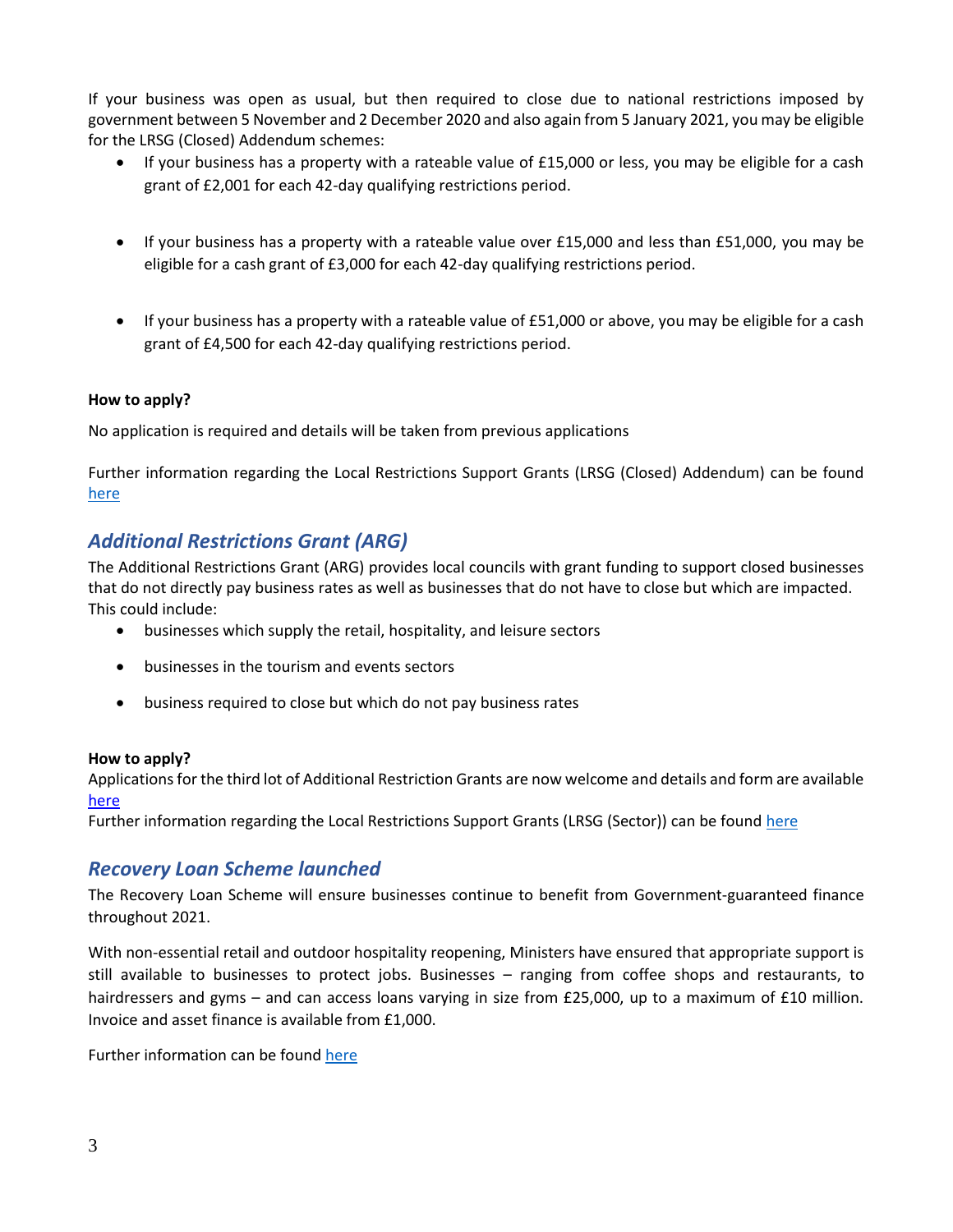## <span id="page-3-0"></span>*Bounce Back Loan borrowers will now have the option to tailor payments*

The government announced, Businesses that took out government-backed Bounce Back Loans to get through Covid-19 will now have greater flexibility to repay their loans.

- Bounce Back Loan borrowers will now have the option to tailor payments according to their individual circumstances
- Government provides an option to delay all repayments for a further six months
- Pay as You Grow will be available to over 1.4 million businesses, which collectively took out nearly £45 billion through the Bounce Back Loan Scheme
- For further information please click [here.](https://www.gov.uk/government/news/chancellor-eases-burden-on-more-than-a-million-businesses-through-pay-as-you-grow-flexible-repayment-options)

#### <span id="page-3-1"></span>*Coronavirus Job Retention Scheme – Furlough*

The Coronavirus Job Retention Scheme has been extended until **30 September 2021**.

From 1 July 2021, the level of grant will be reduced and you will be asked to contribute towards the cost of your furloughed employees' wages. To be eligible for the grant you must continue to pay your furloughed employees 80% of their wages, up to a cap of £2,500 per month for the time they spend on furlough.

Click [here](https://www.gov.uk/government/publications/changes-to-the-coronavirus-job-retention-scheme/changes-to-the-coronavirus-job-retention-scheme) to view the table which shows the level of government contribution available in the coming months, the required employer contribution and the amount that the employee receives per month where the employee is furloughed 100% of the time.

Wage caps are proportional to the hours not worked.

A step by step guide has been prepared to explain the information that employers need to provide to HMRC to make a claim through the Coronavirus Job Retention Scheme. It also describes the processes involved, to view please click [here.](https://assets.publishing.service.gov.uk/government/uploads/system/uploads/attachment_data/file/880376/Coronavirus_Job_Retention_Scheme_step_by_step_guide_for_employers.pdf)

Find out how to pay all or some of your grant back if you've overclaimed through the Coronavirus Job Retention Scheme [here.](https://www.gov.uk/guidance/pay-coronavirus-job-retention-scheme-grants-back?utm_source=d05d7002-4659-4a1a-9141-1a1eb85ced82&utm_medium=email&utm_campaign=govuk-notifications&utm_content=daily)

Find out if you're eligible and how much you can claim to cover wages for employees on temporary leave ('furlough') due to coronavirus (COVID-19) [here.](https://www.gov.uk/guidance/claim-for-wage-costs-through-the-coronavirus-job-retention-scheme)

#### <span id="page-3-2"></span>*Kickstart Scheme opens for employer applications*

As part of the government's [Plan for Jobs,](https://www.gov.uk/government/topical-events/a-plan-for-jobs-2020) a new £2 billion Kickstart Scheme will create hundreds of thousands of new, fully subsidised jobs for young people across the country. There will also be extra funding to support young people to build their experience and help them move into sustained employment after they have completed their Kickstart funded job.

Employers will receive funding for 100% of the relevant National Minimum Wage for 25 hours a week, plus associated employer National Insurance contributions and employer minimum auto-enrolment pension contributions.

For further information please click [here.](https://www.gov.uk/government/news/kickstart-scheme-opens-for-employer-applications?utm_source=133521b4-1c77-4d36-b5d3-468ceba5e905&utm_medium=email&utm_campaign=govuk-notifications&utm_content=daily)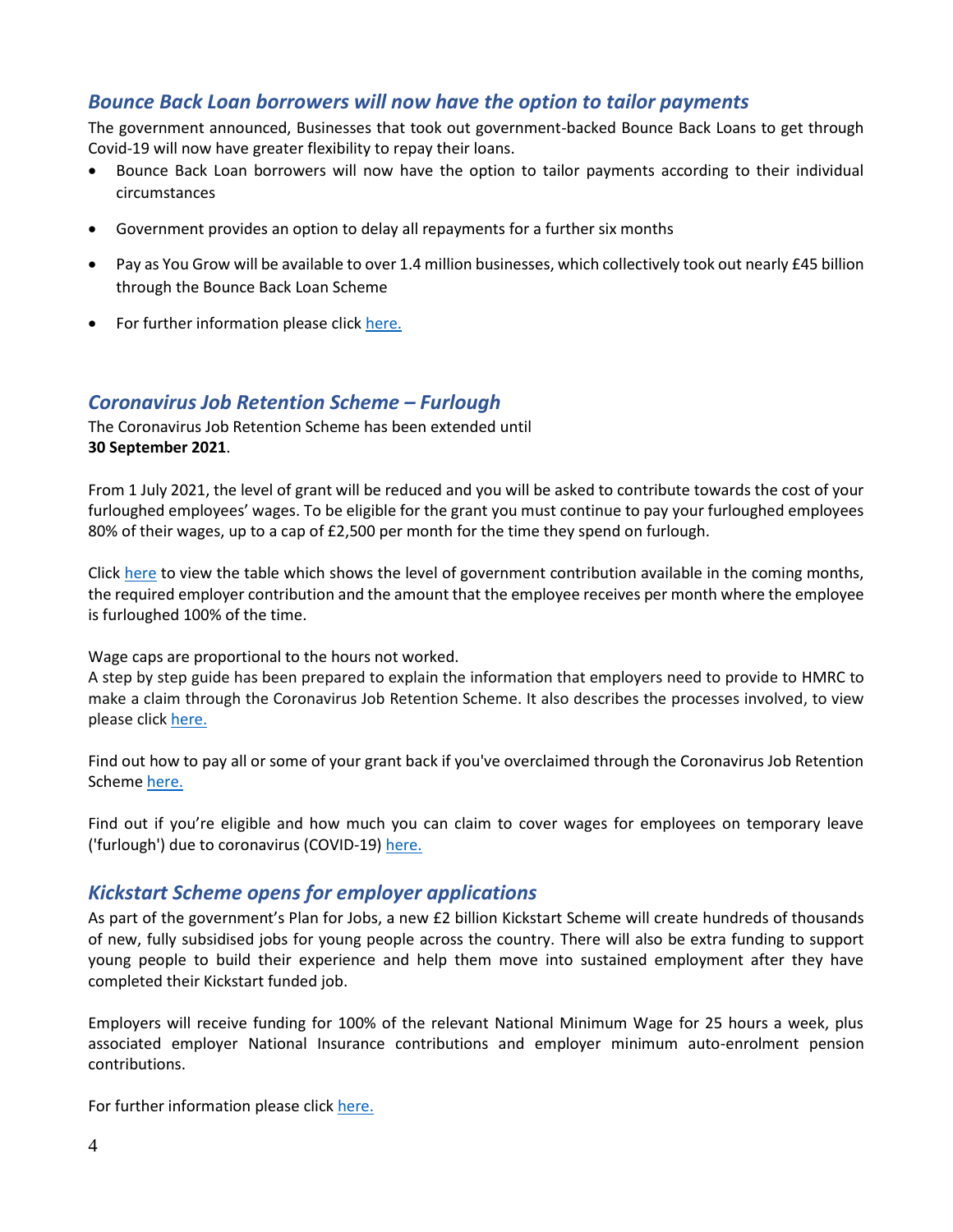## <span id="page-4-0"></span>*Employers can now [apply for a £1000 cash boost](https://www.gov.uk/government/publications/traineeship-employer-incentive-registration-form)*

Employers can now apply for a £1000 cash support for businesses to help with the cost of providing a traineeship. The new scheme will support young people to gain the skills and experience they need from the very start, helping them to get a job, an apprenticeship, or pursue further study. The cash boost – which is available until 31 July 2021. For further information please click [here.](https://www.gov.uk/government/news/funding-boost-to-get-young-people-get-into-work)

## <span id="page-4-1"></span>*Business rates relief boosted with new £1.5 billion pot*

Ministers have today set out plans to provide an extra, targeted support package for businesses who have been unable to benefit from the existing £16 billion business rates relief for retail, hospitality and leisure businesses. Retail, hospitality and leisure businesses have not been paying any rates during the pandemic, as part of a 15 month-long relief which runs to the end of June this year.

For further information clic[k here.](https://www.gov.uk/government/news/business-rates-relief-boosted-with-new-15-billion-pot)

#### <span id="page-4-2"></span>*VAT: reduced rate for hospitality, holiday accommodation and attractions*

The government made an announcement on 8 July 2020 allowing VAT registered businesses to apply a temporary 5% reduced rate of VAT to certain supplies relating to:

- hospitality
- hotel and holiday accommodation
- admissions to certain attractions

The temporary reduced rate will apply to supplies that are made between 15 July 2020 and 31 March 2021. For further information, click [here](https://www.gov.uk/guidance/vat-reduced-rate-for-hospitality-holiday-accommodation-and-attractionsions)

# <span id="page-4-3"></span>*New raft of measures to prepare our high streets and seaside resorts for summer*

A new £56 million Welcome Back Fund will help councils boost tourism, improve green spaces and provide more outdoor seating areas, markets and food stall pop-ups – giving people more safer options to reunite with friends and relatives.

Part of this funding will be allocated specifically to support coastal areas, with funding going to all coastal resorts across England to safely welcome holiday makers in the coming months.

For further information clic[k here.](https://www.gov.uk/government/news/new-raft-of-measures-to-prepare-our-high-streets-and-seaside-resorts-for-summer)

#### <span id="page-4-4"></span>*Further support for commercial and residential tenants*

Ban on commercial evictions extended to 30 June to ensure businesses are supported as they re-open. Business owners – many of whom have had to cease trading entirely during lockdown – are being given extra support after the government extended the ban on commercial evictions for a further 3 months. The decision will help those worst affected by the pandemic, such as bars and restaurants, get back to business in May when doors fully reopen for hospitality no earlier than 17 May. Further information can be found [here.](https://www.gov.uk/government/news/further-support-for-commercial-and-residential-tenants)